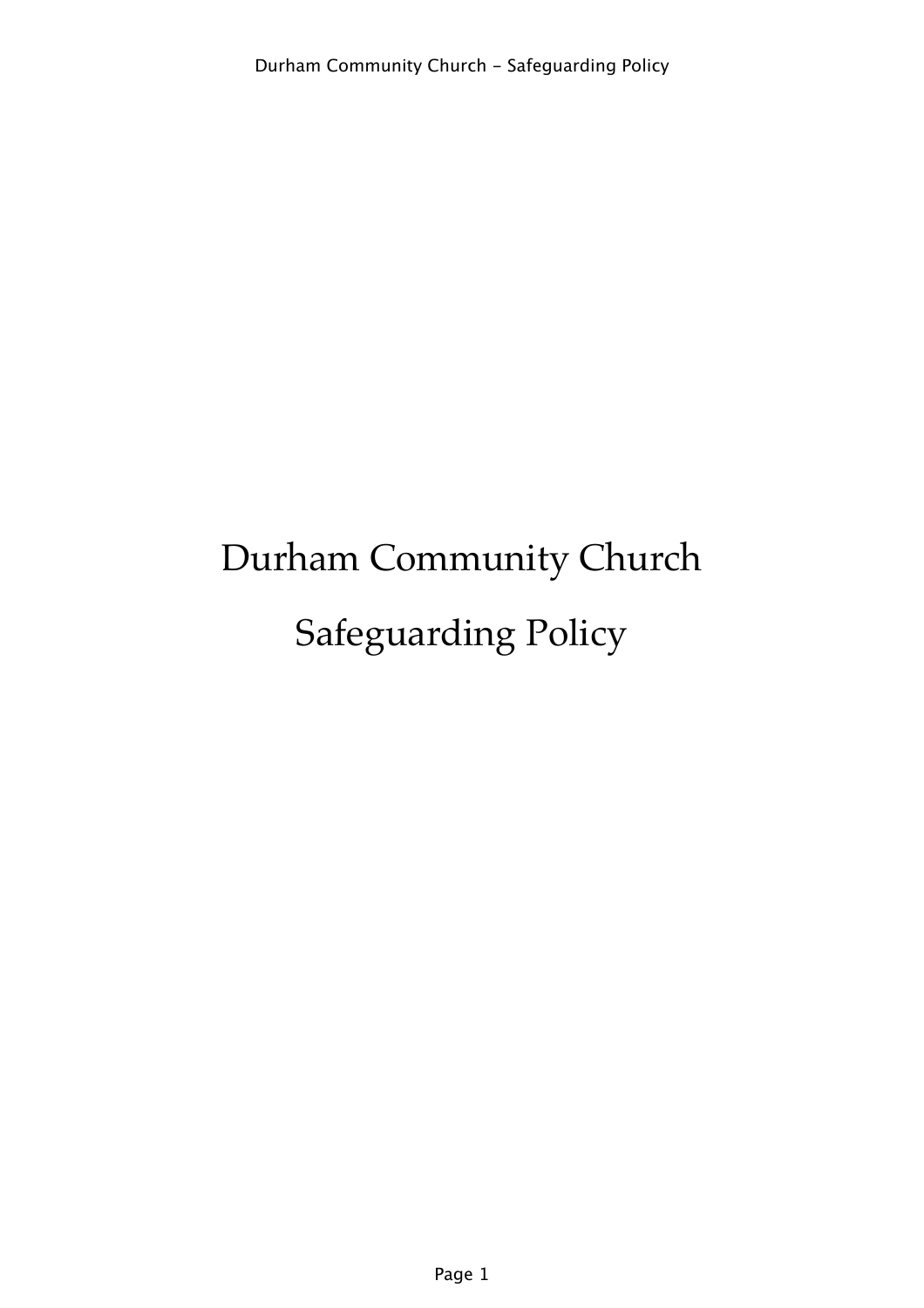# **Contents**

The policy and procedures have been divided into five sections covering all 10 CCPAS safeguarding standards. Along with details of the organisation and a statement of intent and commitment to safeguarding, the policy covers the following sections:

| Section 1.  | <b>Organisation details</b><br>Safe and Secure - Standard 1                                                               |
|-------------|---------------------------------------------------------------------------------------------------------------------------|
| Section 2.  | Recognising and responding appropriately to an allegation or suspicion<br>of abuse<br>Safe and Secure – Standards 2 and 7 |
| Section 3.  | <b>Prevention</b><br>Safe and Secure – Standards 3 and                                                                    |
| Section 4.  | <b>Pastoral care</b><br>Safe and Secure – Standards 8 and 9                                                               |
| Section 5.  | <b>Practice guidelines</b><br>Safe and Secure - Standards 5, 6 and 10                                                     |
| Appendix 1. | Leadership safeguarding statement                                                                                         |
| Appendix 2. | <b>Safeguarding Poster</b>                                                                                                |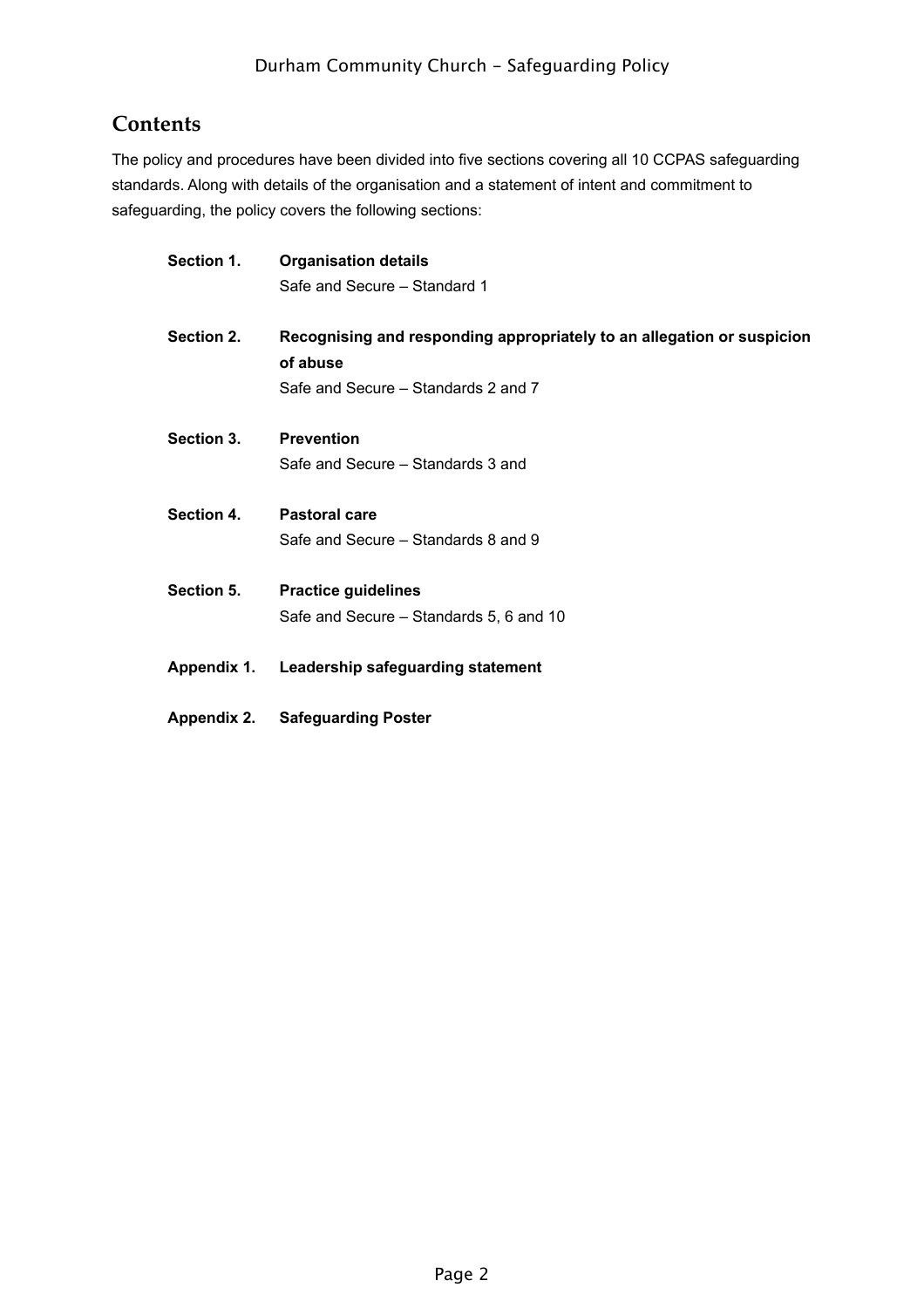# Durham Community Church - Safeguarding Policy **The Safeguarding Policy**

**SECTION 1**

# **Details of the organisation**

Organisation: Durham Community Church

Registered address: 8 St Oswald's Drive, Durham, DH1 3TE

Tel No: 07837440778

Email address: [jeremygoulding62@gmail.com](mailto:jeremygoulding62@gmail.com)

Website: Durhamcommunitychurch.org.uk

Membership of Denomination: Salt and Light Ministries

Charity Number: 1150271 Company Number: 832266

Regulators details (if any) : Not applicable

Insurance Company: Ansvar Insurance Company Ltd Policy type: Church Fellowship Connect Policy no. CHF 6073384 Covering: Employee, public & products liability

The following is a brief description of our organisation and the type of work / activities we undertake with children.

Durham Community Church has its registered address at 8 St Oswald's Drive, Durham. This is a private address, from which the Church is run. This home along with other family homes are opened up for meetings with people who are joined with the church or are exploring faith or simply wish to be friends of the church. Other venues are used to help support outreach activities in the communities within Durham for example We meet in a local community coffee shop, and other community buildings including the Baptist Church in Ushaw Moor and the Children's centre.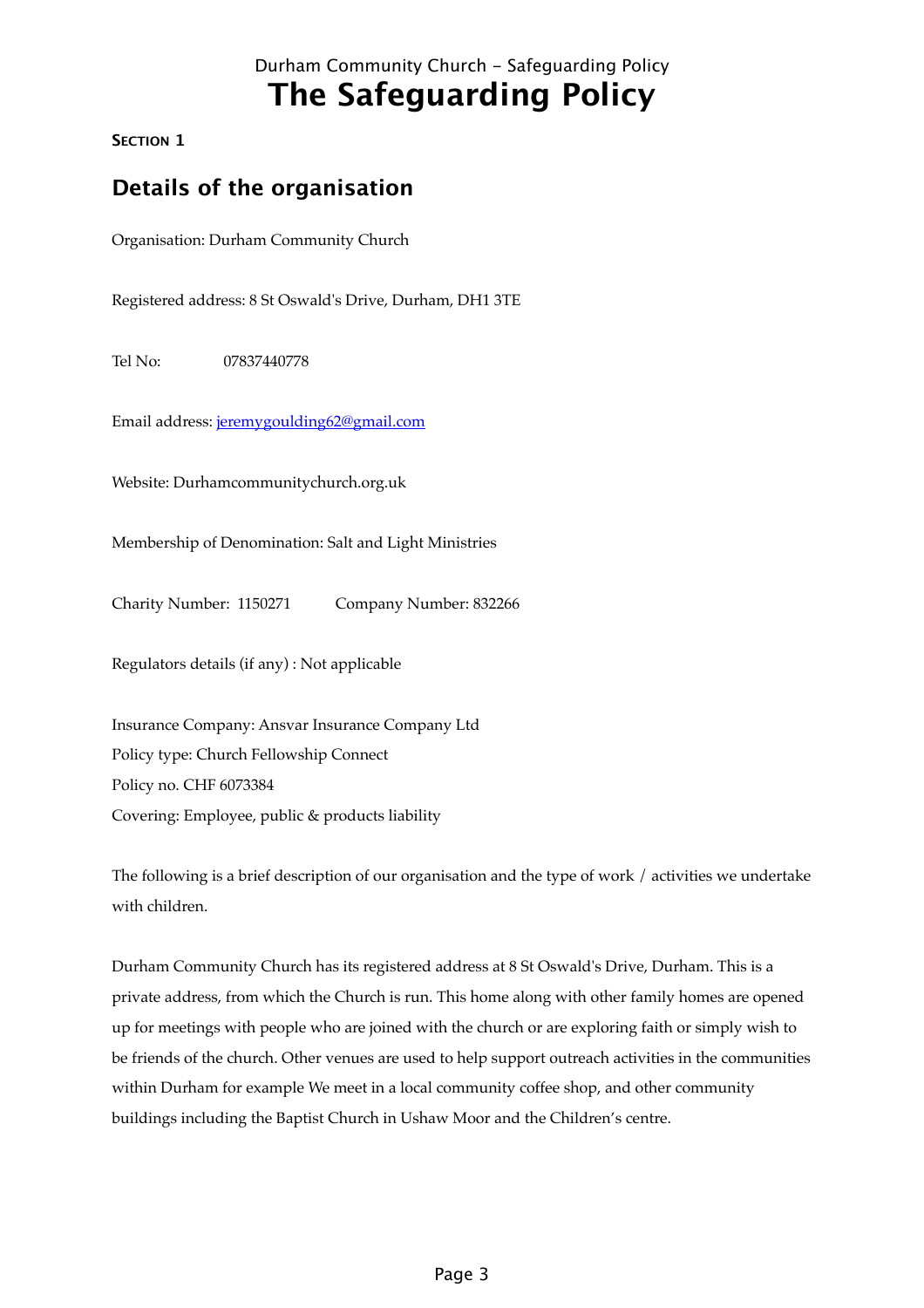The over arching aims and objectives of Durham Community Church are set out in the charity registration document (page 5) and statement of faith (page 24). In summary the church is seeking to advance the Christian faith.

Children and young people are welcomed and included in all church activities which are based around meals, discussion, worship, prayer and fun. Activities solely directed towards children are currently emerging as the church develops and grows. If we run an adults course i.e. Alpha or Parenting course there will be a separate children and young person activity session being facilitated in the venue being used.

Durham Community Church is a registered company with charitable status. In order to ensure that the church is being run with good governance one of the directors is external to the church membership. In addition, the running of the church is held accountable, through the regional oversight of Salt and Light in the North East. This policy has been submitted to leaders in the region for review and comment and reflects their guidance.

A copy of this policy has been lodged with the local safeguarding board for the Durham area.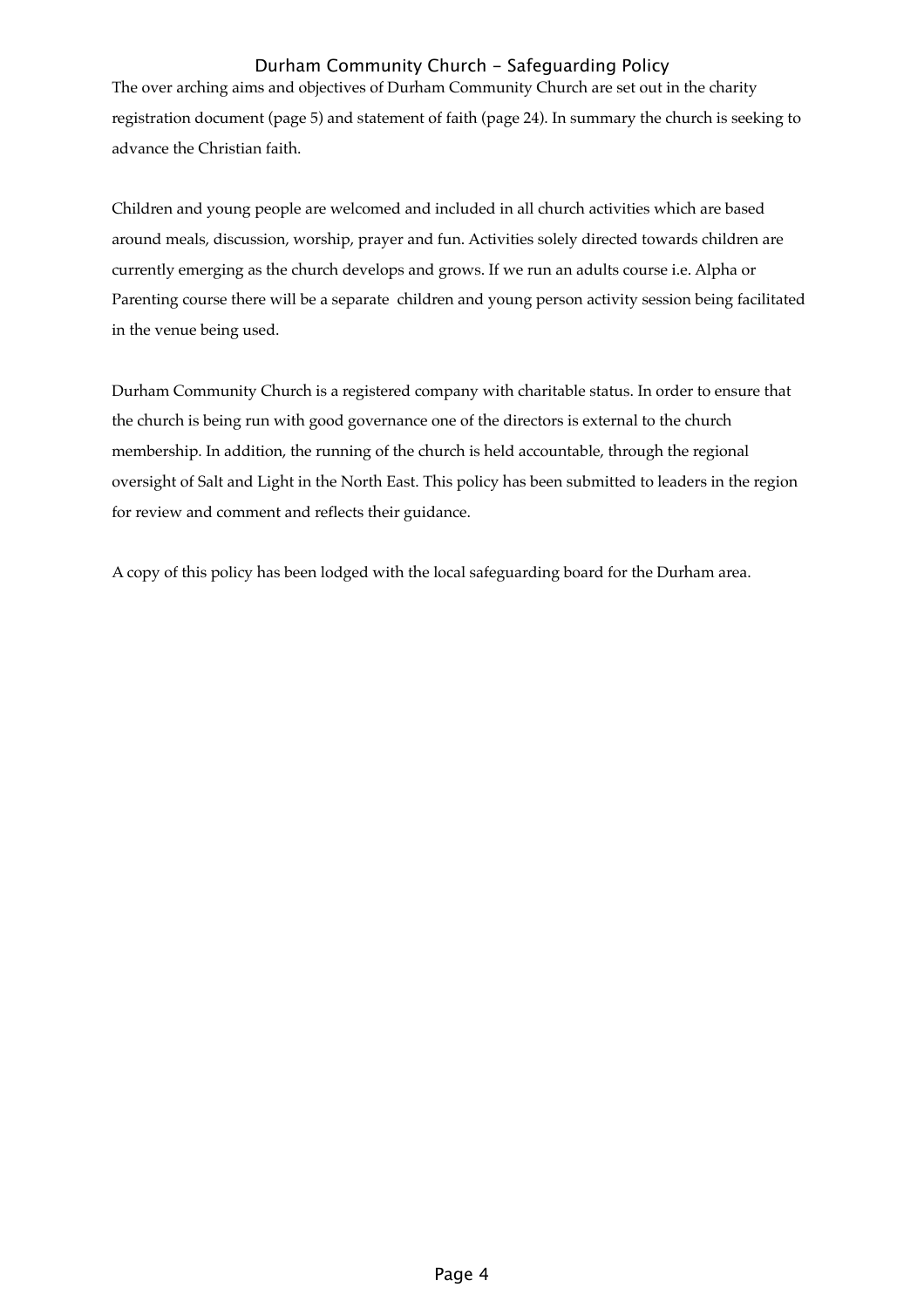# **Our commitment**

As a Leadership we recognise the need to provide a safe and caring environment for children, young people and vulnerable adults. We acknowledge that children, young people and vulnerable adults can be the victims of physical, sexual and emotional abuse, and neglect. We accept the UN Universal Declaration of Human Rights and the International Covenant of Human Rights, which states that everyone is entitled to "all the rights and freedoms set forth therein, without distinction of any kind, such as race, colour, sex, language, religion, political or other opinion, national or social origin, property, birth or other status". We also concur with the Convention on the Rights of the Child which states that children should be able to develop their full potential, free from hunger and want, neglect and abuse. They have a right to be protected from "all forms of physical or mental violence, injury or abuse, neglect or negligent treatment or exploitation, including sexual abuse, while in the care of parent(s), legal guardian(s), or any other person who has care of the child." As a Leadership we have therefore adopted the procedures set out in this safeguarding policy in accordance with statutory guidance. We are committed to build constructive links with statutory and voluntary agencies involved in safeguarding.

The policy and attached practice guidelines are based on the ten **Safe and Secure** safeguarding standards published by the Churches' Child Protection Advisory Service (CCPAS) and prepared in consultation with Salt and Light (NE).

The Leadership undertakes to:

- endorse and follow all national and local safeguarding legislation and procedures, in addition to the international conventions outlined above.
- provide on-going safeguarding training for all its workers and will regularly review the operational guidelines attached.
- ensure that the premises meet the requirements of the Disability Discrimination Act 1995 and all other relevant legislation, and that it is welcoming and inclusive.
- support the Safeguarding Coordinator(s) in their work and in any action they may need to take in order to protect children and vulnerable adults.
- file a copy of the policy and practice guidelines with CCPAS and Durham Local Safeguarding Children's Board, 3rd Floor County Hall Durham DH1 5U and any amendments subsequently published. The Leadership agrees not to allow the document to be copied by other organisations.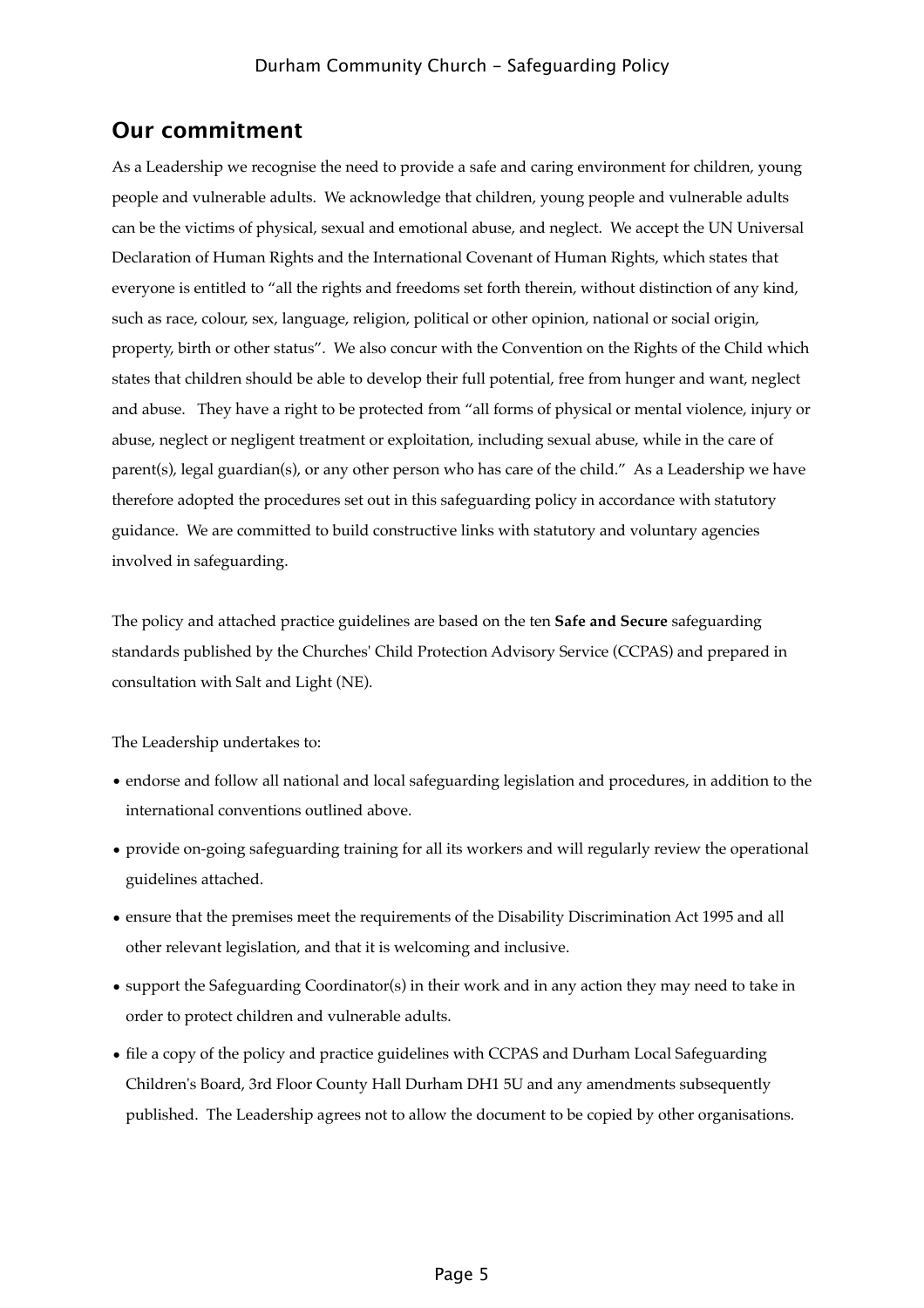# **Recognising and responding appropriately to an allegation or suspicion of abuse**

## **Understanding abuse and neglect**

Defining child abuse or abuse against a vulnerable adult is a difficult and complex issue. A person may abuse by inflicting harm, or failing to prevent harm. Children and adults in need of protection may be abused within a family, an institution or a community setting. Very often the abuser is known or in a trusted relationship with the child or vulnerable adult.

In order to safeguard those in our places of worship and organisations we adhere to the UN Convention on the Rights of the Child and have as our starting point as a definition of abuse, Article 19 which states:

*1. States Parties shall take all appropriate legislative, administrative, social and educational measures to protect the child from all forms of physical or mental violence, injury or abuse, neglect or negligent treatment, maltreatment or exploitation, including sexual abuse, while in the care of parent(s), legal guardian(s) or any other person who has the care of the child.* 

*2. Such protective measures should, as appropriate, include effective procedures for the establishment of social programmes to provide necessary support for the child and for those who have the care of the child, as well as for other forms of prevention and for identification, reporting, referral, investigation, treatment and follow-up of instances of child maltreatment described heretofore, and, as appropriate, for judicial involvement.* 

Also for adults the UN Universal Declaration of Human Rights with particular reference to Article 5 which states:

*No one shall be subjected to torture or to cruel, inhuman or degrading treatment or punishment.*

Detailed definitions, and signs and symptoms of abuse, as well as how to respond to a disclosure of abuse, are included here in our policy.

#### **Definitions of abuse**

#### **Statutory Definitions of Abuse (Children)**

Abuse and neglect are forms of maltreatment of a child. Somebody may abuse or neglect a child by inflicting harm, or by failing to act to prevent harm.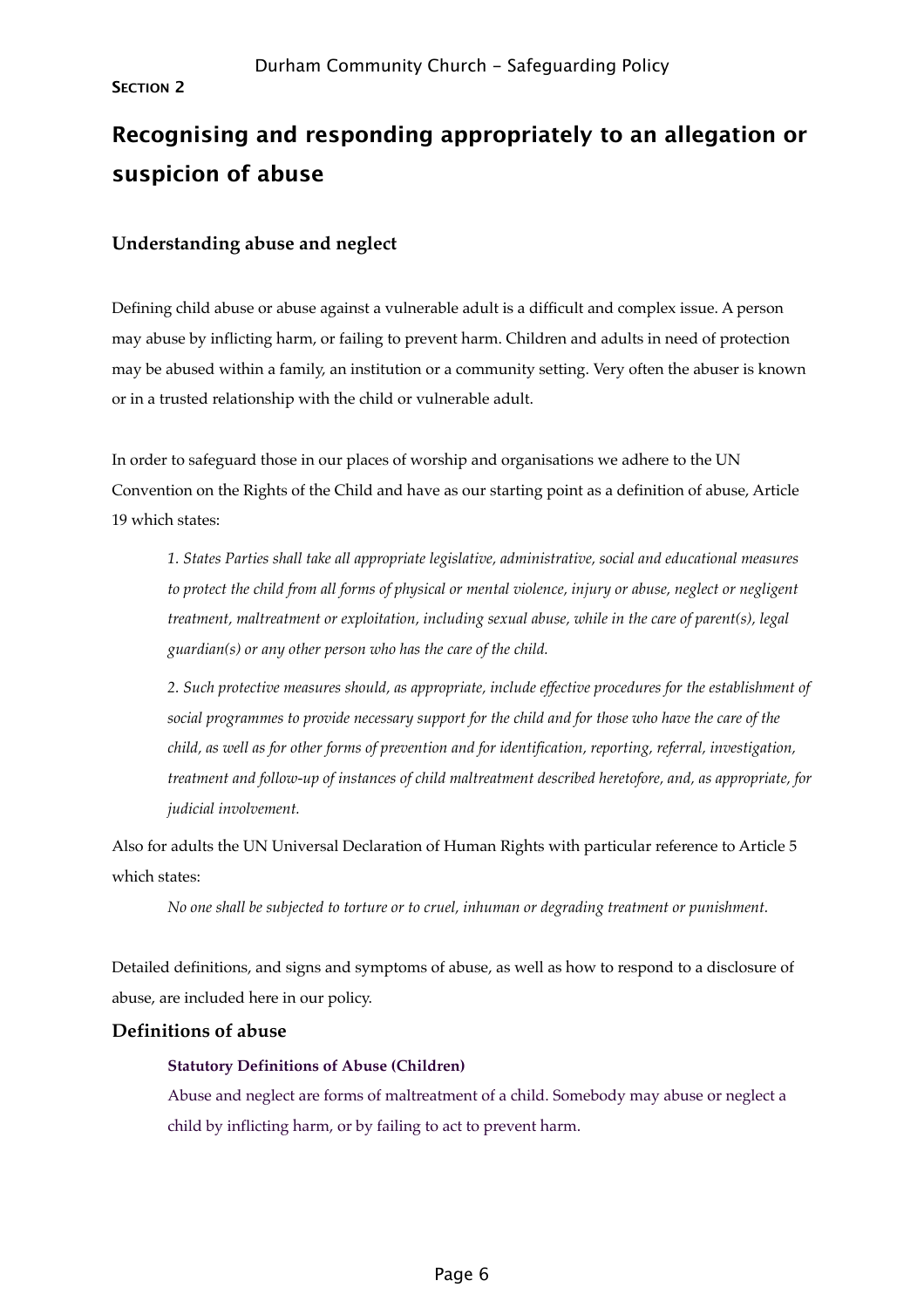Children may be abused in a family or in an institutional or community setting; by those known to them or, more rarely, by a stranger. They may be abused by an adult or adults or another child or children.

Child protection legislation throughout the UK is based on the United Nations Convention on the Rights of the Child. Each nation within the UK has incorporated the convention within its legislation and guidance.

The four definitions of abuse below operate in England based on the government guidance 'Working Together to Safeguard Children (2010)'.

#### **What is abuse and neglect?**

Abuse and neglect are forms of maltreatment of a child. Somebody may abuse or neglect a child by inflicting harm, or by failing to act to prevent harm. Children may be abused in a family or in an institutional or community setting, by those known to them or, more rarely, by a stranger for example, via the internet. They may be abused by an adult or adults, or another child or children.

#### **Physical abuse**

Physical abuse may involve hitting, shaking, throwing, poisoning, burning or scalding, drowning, suffocating, or otherwise causing physical harm to a child. Physical harm may also be caused when a parent or carer fabricates the symptoms of, or deliberately induces, illness in a child.

#### **Emotional abuse**

Emotional abuse is the persistent emotional maltreatment of a child such as to cause severe and persistent adverse effects on the child's emotional development. It may involve conveying to children that they are worthless or unloved, inadequate, or valued only insofar as they meet the needs of another person. It may include not giving the child opportunities to express their views, deliberately silencing them or 'making fun' of what they say or how they communicate. It may feature age or developmentally inappropriate expectations being imposed on children. These may include interactions that are beyond the child's developmental capability, as well as overprotection and limitation of exploration and learning, or preventing the child participating in normal social interaction. It may involve seeing or hearing the ill-treatment of another. It may involve serious bullying (including cyberbullying), causing children frequently to feel frightened or in danger, or the exploitation or corruption of children. Some level of emotional abuse is involved in all types

of maltreatment of a child, though it may occur alone.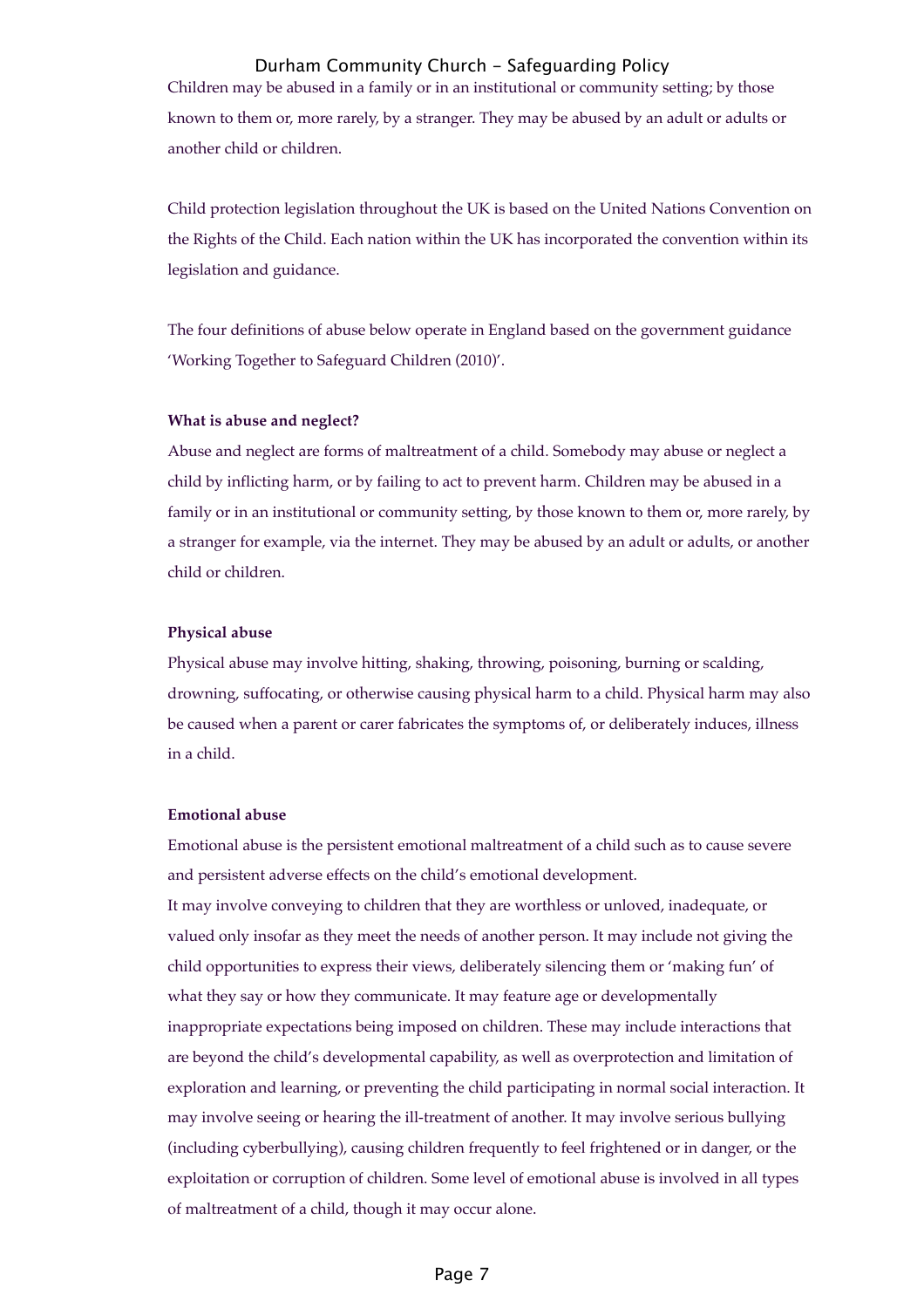#### **Sexual abuse**

Sexual abuse involves forcing or enticing a child or young person to take part in sexual activities, not necessarily involving a high level of violence, whether or not the child is aware of what is happening. The activities may involve physical contact, including assault by penetration (for example, rape or oral sex) or non-penetrative acts such as masturbation, kissing, rubbing and touching outside of clothing. They may also include non-contact activities, such as involving children in looking at, or in the production of, sexual images, watching sexual activities, encouraging children to behave in sexually inappropriate ways, or grooming a child in preparation for abuse (including via the internet). Sexual abuse is not solely perpetrated by adult males. Women can also commit acts of sexual abuse, as can other children.

#### **Neglect**

Neglect is the persistent failure to meet a child's basic physical and/or psychological needs, likely to result in the serious impairment of the child's health or development. Neglect may occur during pregnancy as a result of maternal substance abuse. Once a child is born, neglect may involve a parent or carer failing to:

- provide adequate food, clothing and shelter (including exclusion from home or abandonment);
- protect a child from physical and emotional harm or danger;
- ensure adequate supervision (including the use of inadequate care-givers); or
- ensure access to appropriate medical care or treatment.
- It may also include neglect of, or unresponsiveness to, a child's basic emotional needs.

#### **Statutory Definitions of Abuse (Vulnerable Adults)**

The following definition of abuse is laid down in 'No Secrets: Guidance on developing and implementing multi-agency policies and procedures to protect vulnerable adults from abuse (Department of Health 2000):

'Abuse is a violation of an individual's human and civil rights by any other person or persons. In giving substance to that statement, however, consideration needs to be given to a number of factors:

Abuse may consist of a single act or repeated acts. It may be physical, verbal or psychological, it may be an act of neglect or an omission to act, or it may occur when a vulnerable person is persuaded to enter into a financial or sexual transaction to which he or she has not consented,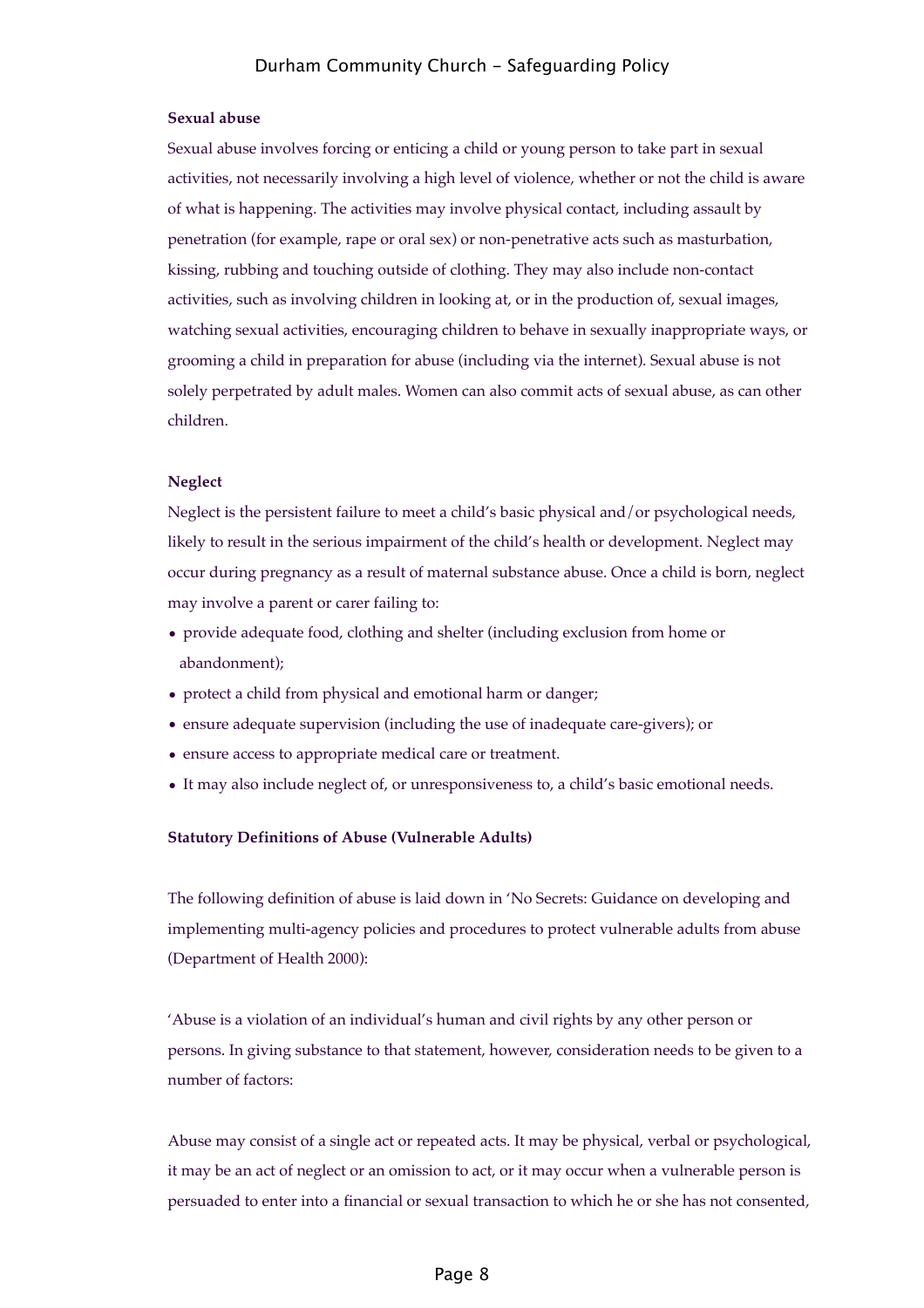or cannot consent. Abuse can occur in any relationship and may result in significant harm to, or exploitation of, the person subjected to it'.

#### **Physical Abuse**

This is the infliction of pain or physical injury, which is either caused deliberately, or through lack of care.

#### **Sexual Abuse**

This is the involvement in sexual activities to which the person has not consented or does not truly comprehend and so cannot give informed consent, or where the other party is in a position of trust, power or authority and uses this to override or overcome lack of consent.

#### **Psychological or Emotional Abuse**

These are acts or behaviour, which cause mental distress or anguish or negates the wishes of the vulnerable adult. It is also behaviour that has a harmful effect on the vulnerable adult's emotional health and development or any other form of mental cruelty.

#### **Financial or Material Abuse**

This is the inappropriate use, misappropriation, embezzlement or theft of money, property or possessions

#### **Neglect or Act of Omission**

This is the repeated deprivation of assistance that the vulnerable adult needs for important activities of daily living, including the failure to intervene in behaviour which is dangerous to the vulnerable adult or to others. A vulnerable person may be suffering from neglect when their general well being or development is impaired

#### **Discriminatory Abuse**

This is the inappropriate treatment of a vulnerable adult because of their age, gender, race, religion, cultural background, sexuality, disability etc. Discriminatory abuse exists when values, beliefs or culture result in a misuse of power that denies opportunity to some groups or individuals. Discriminatory abuse links to all other forms of abuse.

#### **Institutional Abuse**

This is the mistreatment or abuse of a vulnerable adult by a regime or individuals within an institution (e.g. hospital or care home) or in the community. It can be through repeated acts of poor or inadequate care and neglect or poor professional practice.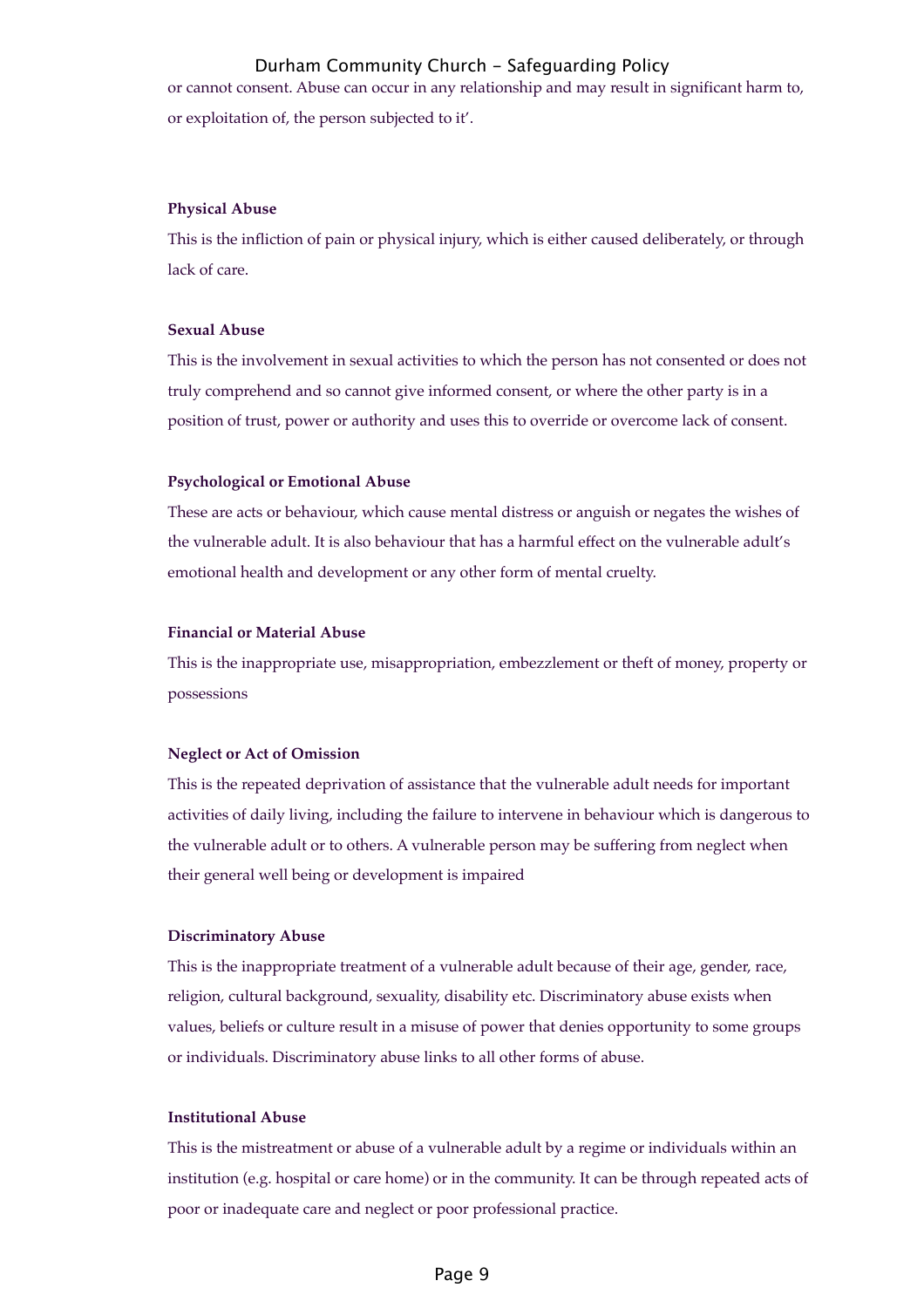#### **Safeguarding awareness**

The Leadership is committed to on-going safeguarding training and development opportunities for all workers, developing a culture of awareness of safeguarding issues to help protect everyone. All our workers will receive induction training and undertake recognised safeguarding training on a regular basis we will work together with Salt and Light churches in the region to ensure regular update training is delivered and lessons/best practice from other settings can be shared. We will use the training supplied through Churches Child Protection Advisory Service for induction training using their 'Facing the Unthinkable' seminar, 22 June 2013. In addition workers will attend update training run in the North East, provided in conjunction with CCPAS Specialist training will be assessed as the church grows and develops and will be subject of the church safeguarding review process

The Leadership will also ensure that children and vulnerable adults are provided with information on where to get help and advice in relation to abuse, discrimination, bullying or any other matter where they have a concern.

#### **RESPONDING TO ALLEGATIONS OF ABUSE**

Under no circumstances should a worker carry out their own investigation into an allegation or suspicion of abuse. Following procedures as below:

- The person in receipt of allegations or suspicions of abuse should report concerns as soon as possible to Michelle Luke / Sue Goulding (hereafter the "Safeguarding Co-ordinators") tel no: Michelle Luke 07988717672, Sue Goulding 07798888576 who are nominated by the Leadership to act on their behalf in dealing with the allegation or suspicion of neglect or abuse, including referring the matter on to the statutory authorities.
- In the absence of the Safeguarding Co-ordinator or, if the suspicions in any way involve the Safeguarding Co-ordinator, then the report should be made to (Name) Manar Saweirs (hereafter the "Deputy ") tel no: 01325 286251. If the suspicions implicate both the Safeguarding Co-ordinator and the Deputy, then the report should be made in the first instance to the Churches' Child Protection Advisory Service (CCPAS) PO Box 133, Swanley, Kent, BR8 7UQ. Telephone 0845 120 4550. Alternatively contact Social Services or the police.
- Where the concern is about a child the Safeguarding Co-ordinator should contact Children's Social Services. Where the concern is regarding an adult in need of protection contact Adult Social Services or take advice from CCPAS as above.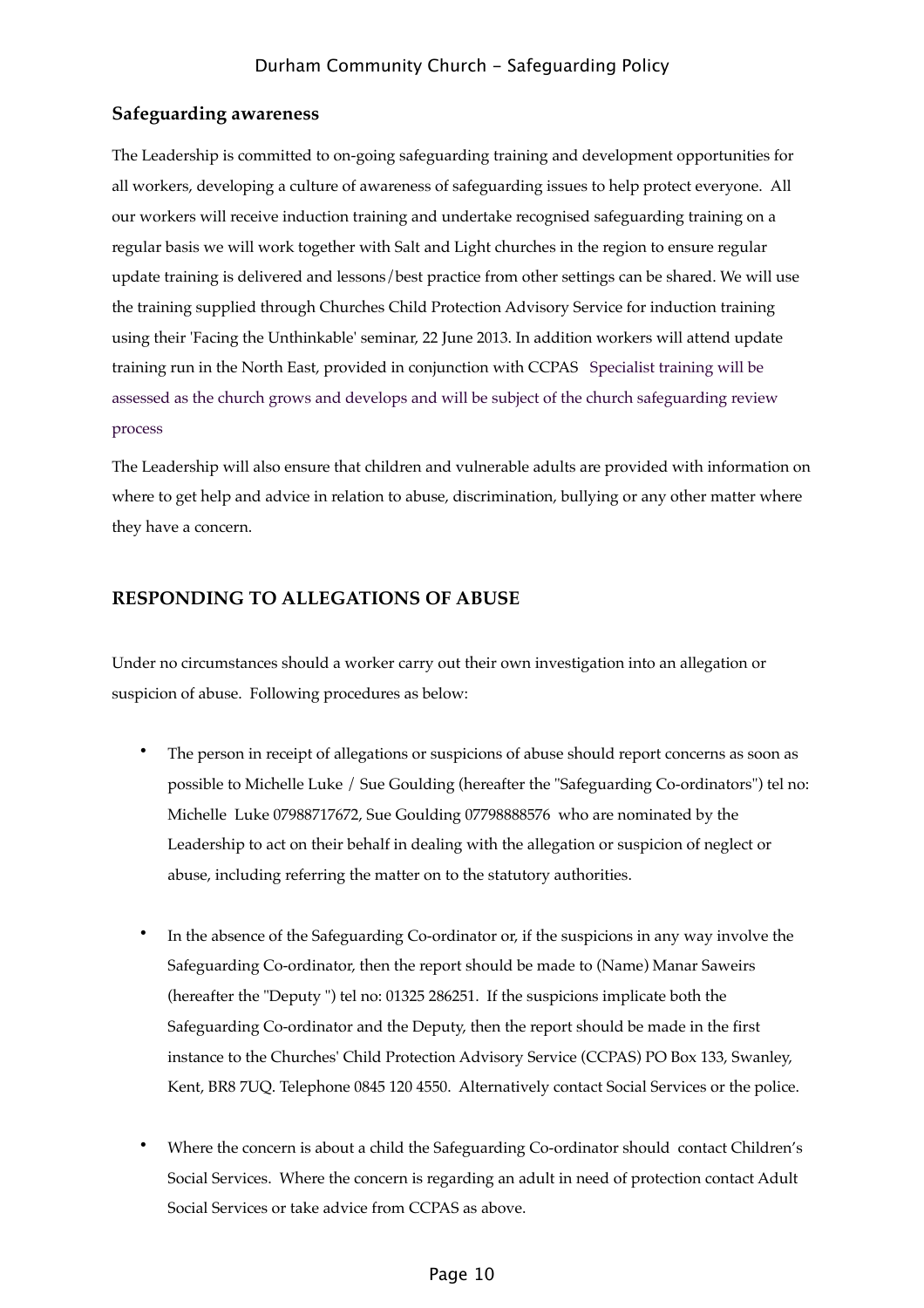The local Children's Social Services office telephone number (office hours) is 0191 383 5569 (initial response team). The out of hours emergency number is 0845 8505010

The local Adult Social Services office telephone number (office hours) is 0191 3835165 The out of hours emergency number is 0845 8505010

The Police Child Protection Team telephone number is 0191 378 2809

- Where required the Safeguarding Co-ordinator should then immediately inform the insurance company and other strategic personnel within the denomination e.g. Apostolic lead for NE Salt and Light. (Name) Martin Dunkley tel no: 01642 20781919
- Suspicions must not be discussed with anyone other than those nominated above. A written record of the concerns should be made in accordance with these procedures and kept in a secure place.
- Whilst allegations or suspicions of abuse will normally be reported to the Safeguarding Coordinator, the absence of the Safeguarding Co-ordinator or Deputy should not delay referral to Social Services, the Police or taking advice from CCPAS.
- The Leadership will support the Safeguarding Co-ordinator/Deputy in their role, and accept that any information they may have in their possession will be shared in a strictly limited way on a need to know basis.
- It is, of course, the right of any individual as a citizen to make a direct referral to the safeguarding agencies or seek advice from CCPAS, although the Leadership hope that members of Durham Community Church will use this procedure. If, however, the individual with the concern feels that the Safeguarding Co-ordinator/Deputy has not responded appropriately, or where they have a disagreement with the Safeguarding Co-ordinator(s) as to the appropriateness of a referral they are free to contact an outside agency direct. We hope by making this statement that the Leadership demonstrate its commitment to effective safeguarding and the protection of all those who are vulnerable.

The role of the safeguarding co-ordinator/ deputy is to collate and clarify the precise details of the allegation or suspicion and pass this information on to statutory agencies who have a legal duty to investigate.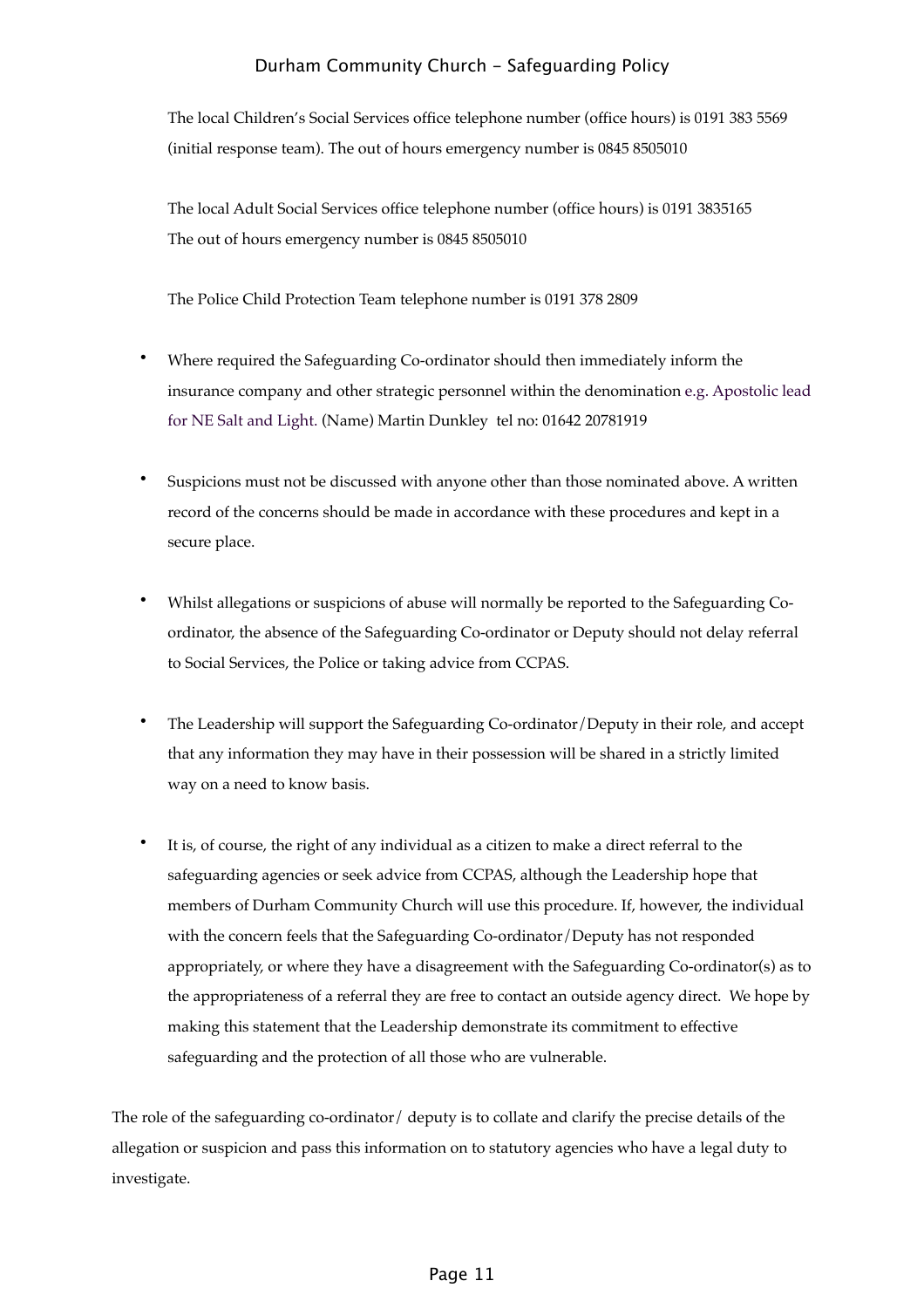## **Detailed procedures where there is a concern about a child:**

## **ALLEGATIONS OF PHYSICAL INJURY, NEGLECT OR EMOTIONAL ABUSE**

If a child has a physical injury, a symptom of neglect or where there are concerns about emotional abuse, the Safeguarding Co-ordinator/Deputy will:

- Contact Children's Social Services (or CCPAS) for advice in cases of deliberate injury, if concerned about a child's safety or if a child is afraid to return home.
- Not tell the parents or carers unless advised to do so, having contacted Children's Social Services.
- Seek medical help if needed urgently, informing the doctor of any suspicions.
- For lesser concerns, (e.g. poor parenting), encourage parent/carer to seek help, but not if this places the child at risk of significant harm.
- Where the parent/carer is unwilling to seek help, offer to accompany them. In cases of real concern, if they still fail to act, contact Children's Social Services direct for advice.
- Seek and follow advice given by CCPAS (who will confirm their advice in writing) if unsure whether or not to refer a case to Children's Social Services.

## **ALLEGATIONS OF SEXUAL ABUSE**

In the event of allegations or suspicions of sexual abuse, the Safeguarding Co-ordinator/Deputy will:

- Contact the Children's Social Services Department Duty Social Worker for children and families or Police Child Protection Team direct. They will NOT speak to the parent/carer or anyone else.
- Seek and follow the advice given by CCPAS if, for any reason they are unsure whether or not to contact Children's Social Services/Police. CCPAS will confirm its advice in writing for future reference.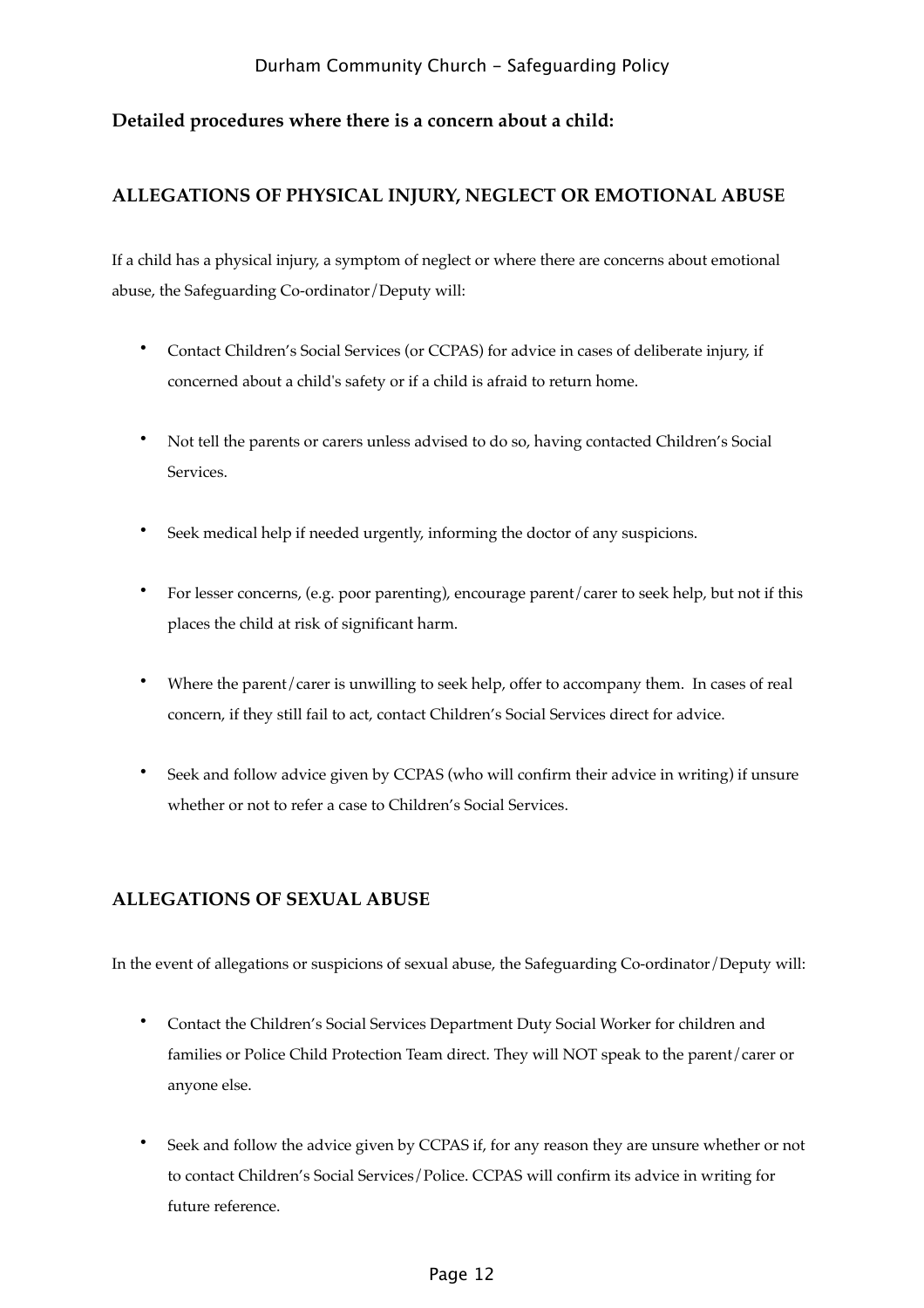# **The following procedure will be followed where there is a concern that an adult is in need of protection:**

## **SUSPICIONS OR ALLEGATIONS OF PHYSICAL OR SEXUAL ABUSE**

If a vulnerable adult has a physical injury or symptom of sexual abuse the Safeguarding Coordinator/Deputy will:

- Discuss any concerns with the individual themselves giving due regard to their autonomy, privacy and rights to lead an independent life.
- If the vulnerable adult is in immediate danger or has sustained a serious injury contact the Emergency Services, informing them of any suspicions.
- For advice contact the Adult Social Care Vulnerable Adults Team who have responsibility under Section 47 of the NHS and Community Care Act 1990 and government guidance, 'No Secrets', to investigate allegations of abuse. Alternatively CCPAS can be contacted for advice.

# **ALLEGATIONS OF ABUSE AGAINST A PERSON WHO WORKS WITH CHILDREN**

If an accusation is made against a worker (whether a volunteer or paid member of staff) whilst following the procedure outlined above, the Safeguarding Co-ordinator, in accordance with Local Safeguarding Children Board (LSCB) procedures will need to liaise with Children's Social Services in regards to the suspension of the worker, also making a referral to a Safeguarding Adviser (SA) / Local Authority Designated Officer (LADO).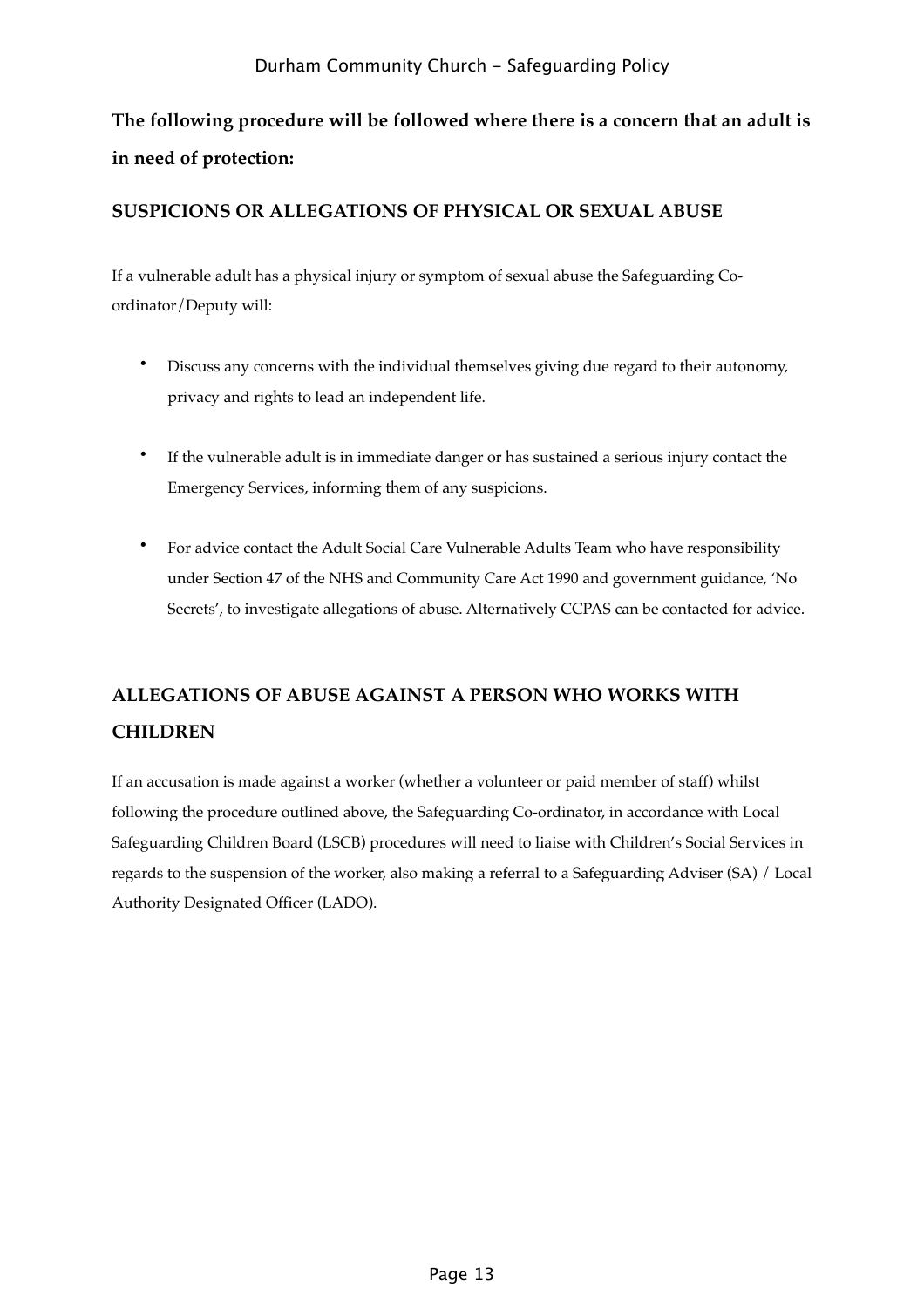# **Prevention**

## **Safe recruitment**

The Leadership will ensure all workers will be appointed, trained, supported and supervised in accordance with government guidance on safe recruitment. This includes ensuring that:

- There is a written job description / person specification for the post
- Those applying have completed an application form and a self declaration form
- Those short listed have been interviewed
- Safeguarding has been discussed at interview
- Written references have been obtained, and followed up where appropriate
- A criminal records disclosure has been completed (we will comply with Code of Practice requirements concerning the fair treatment of applicants and the handling of information)
- Qualifications where relevant have been verified
- A suitable training programme is provided for the successful applicant
- The applicant has completed a probationary period
- The applicant has been given a copy of the organisation's safeguarding policy and knows how to report concerns.

## **Management of Workers – Codes of Conduct**

As a Leadership we are committed to supporting all workers and ensuring they receive support and supervision. All workers have been issued with a code of conduct towards children, young people and vulnerable adults. The Leadership undertakes to follow the principles found within the 'Abuse Of Trust 'guidance issued by the Home Office and it is therefore unacceptable for those in a position of trust to engage in any behaviour which might allow a sexual relationship to develop for as long as the relationship of trust continues.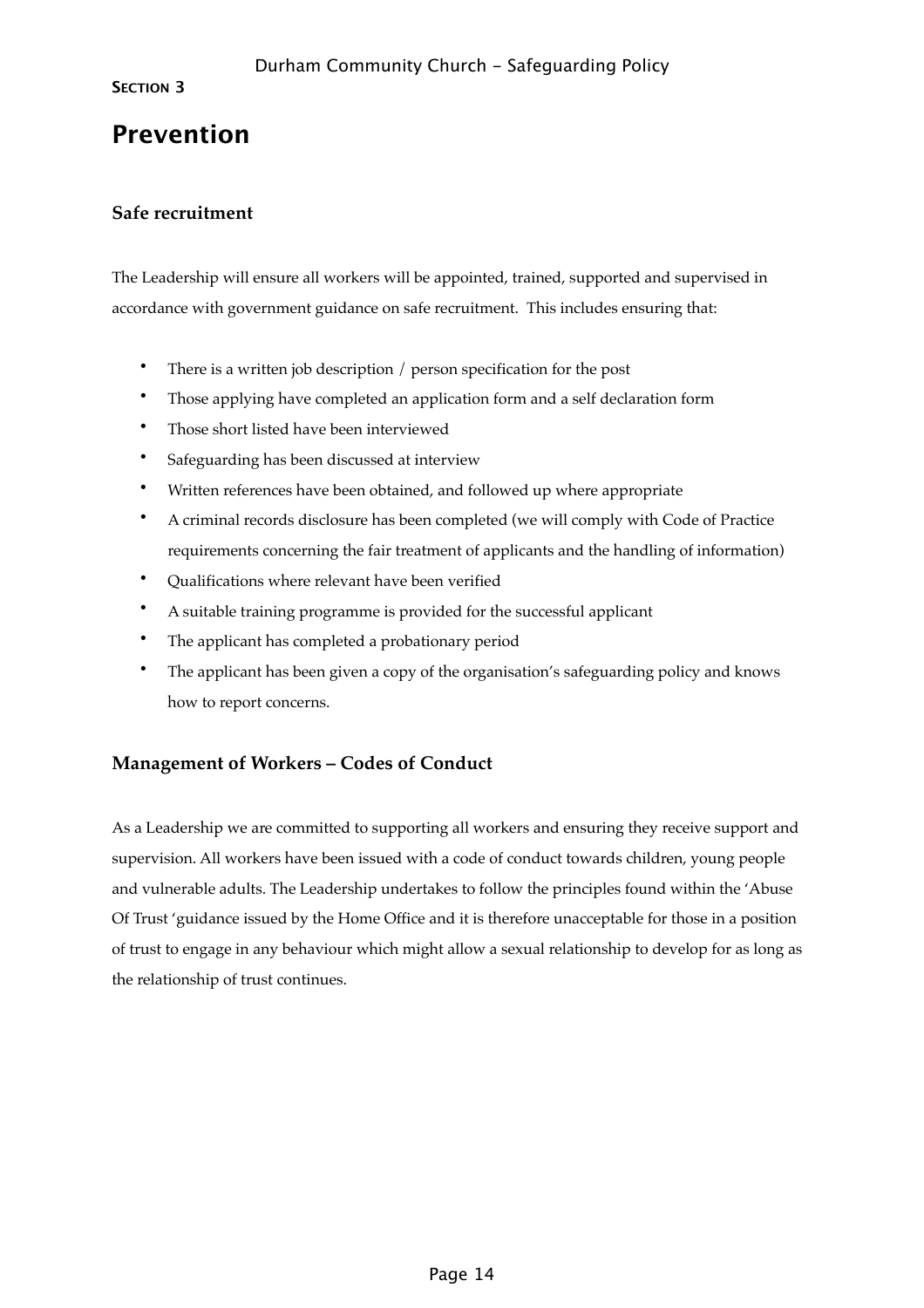# **Pastoral Care**

## **Supporting those affected by abuse**

The Leadership is committed to offering pastoral care, working with statutory agencies as appropriate, and support to all those who have been affected by abuse who have contact with or are part of the place of worship / organisation.

Durham Community Church acknowledges that it will require support in dealing in supporting those affected by abuse we will therefore seek guidance and support from CCPAS and other churches within Salt and Light Ministries.

## **Working with offenders**

.

When someone attending Durham Community Church is known to have abused children, or is known to be a risk to vulnerable adults the Leadership will supervise the individual concerned and offer pastoral care, but in its safeguarding commitment to the protection of children and vulnerable adults, set boundaries for that person which they will be expected to keep.

We will seek the support and guidance from CCPAS, who are pioneers in the use of contracts detailing boundaries with sexual offenders, this will ensure that bespoke agreement and risk assessments that are informed by local statutory agencies.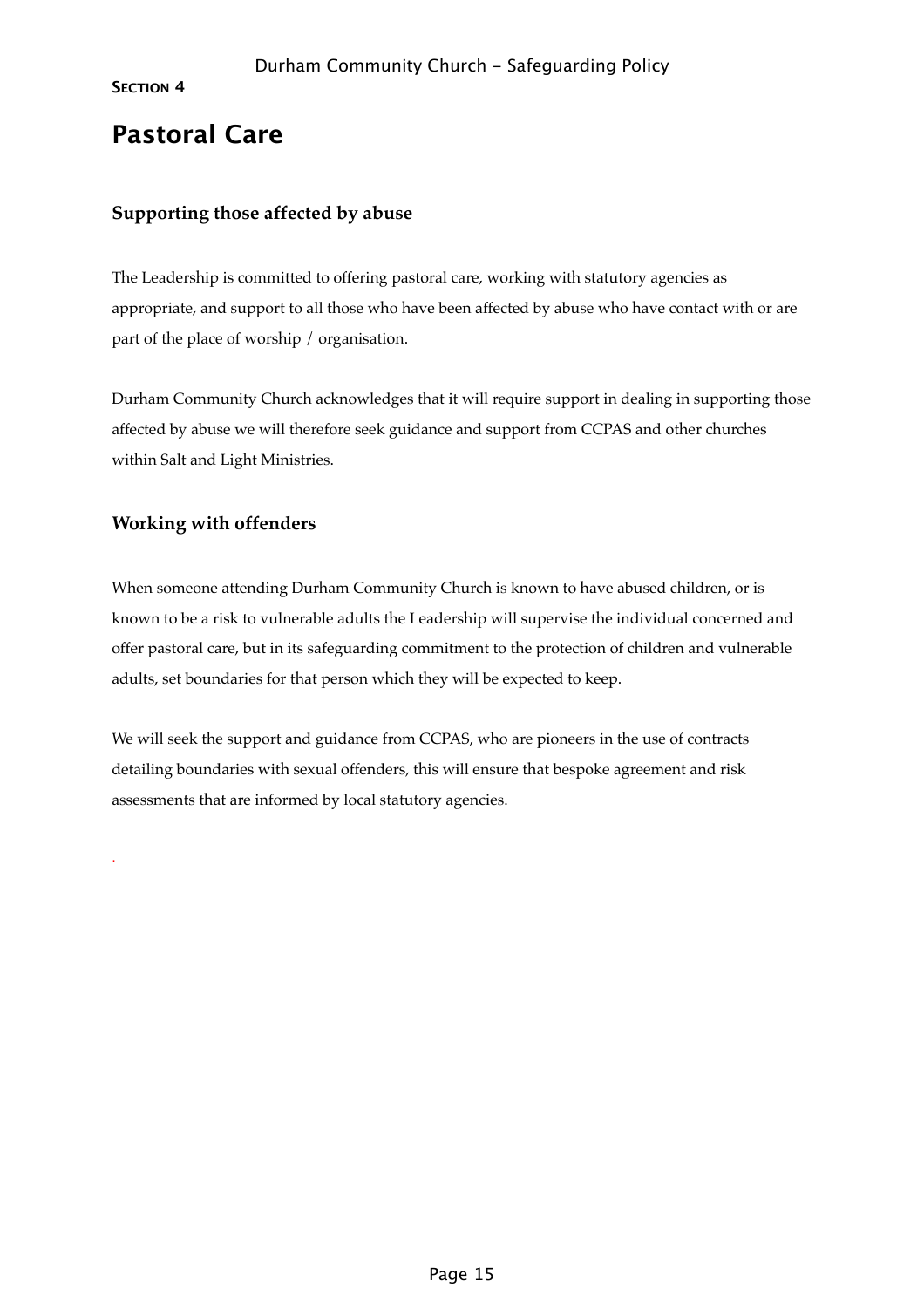# **Practice Guidelines**

As an organisation working with children, young people and vulnerable adults we wish to operate and promote good working practice. This will enable workers to run activities safely, develop good relationships and minimise the risk of false accusation.

Durham Community Church is a new and emerging Church in the Durham area we are seeking to develop the highest standards of working practices so that Children and young people as well as vulnerable adults can feel safe and secure.

As well as a general code of conduct for workers we will develop good practice guidelines for every activity we are involved in. As we grow as a church will ensure that a risk assessment is completed for new activities and settings. (See appendix 3 for the guiding principles of the risk assessment).

## **Working in Partnership**

The diversity of organisations and settings means there can be great variation in practice when it comes to safeguarding children, young people and vulnerable adults. This can be because of cultural tradition, belief and religious practice or understanding, for example, of what constitutes abuse. We therefore have clear guidelines in regards to our expectations of those with whom we work in partnership, whether in the UK or not. We will discuss with all partners our safeguarding expectations and have a partnership agreement for safeguarding.

Good communication is essential in promoting safeguarding, both to those we wish to protect, to everyone involved in working with children and vulnerable adults and to all those with whom we work in partnership. This safeguarding policy is just one means of promoting safeguarding.

Durham Community church's Safeguarding policy will be published on the church website

**Signed by:** Jeremy Goulding

**Date:! ! \_\_\_\_\_\_\_\_\_\_\_\_\_\_\_\_\_\_\_\_\_\_\_\_\_\_\_\_\_\_\_\_**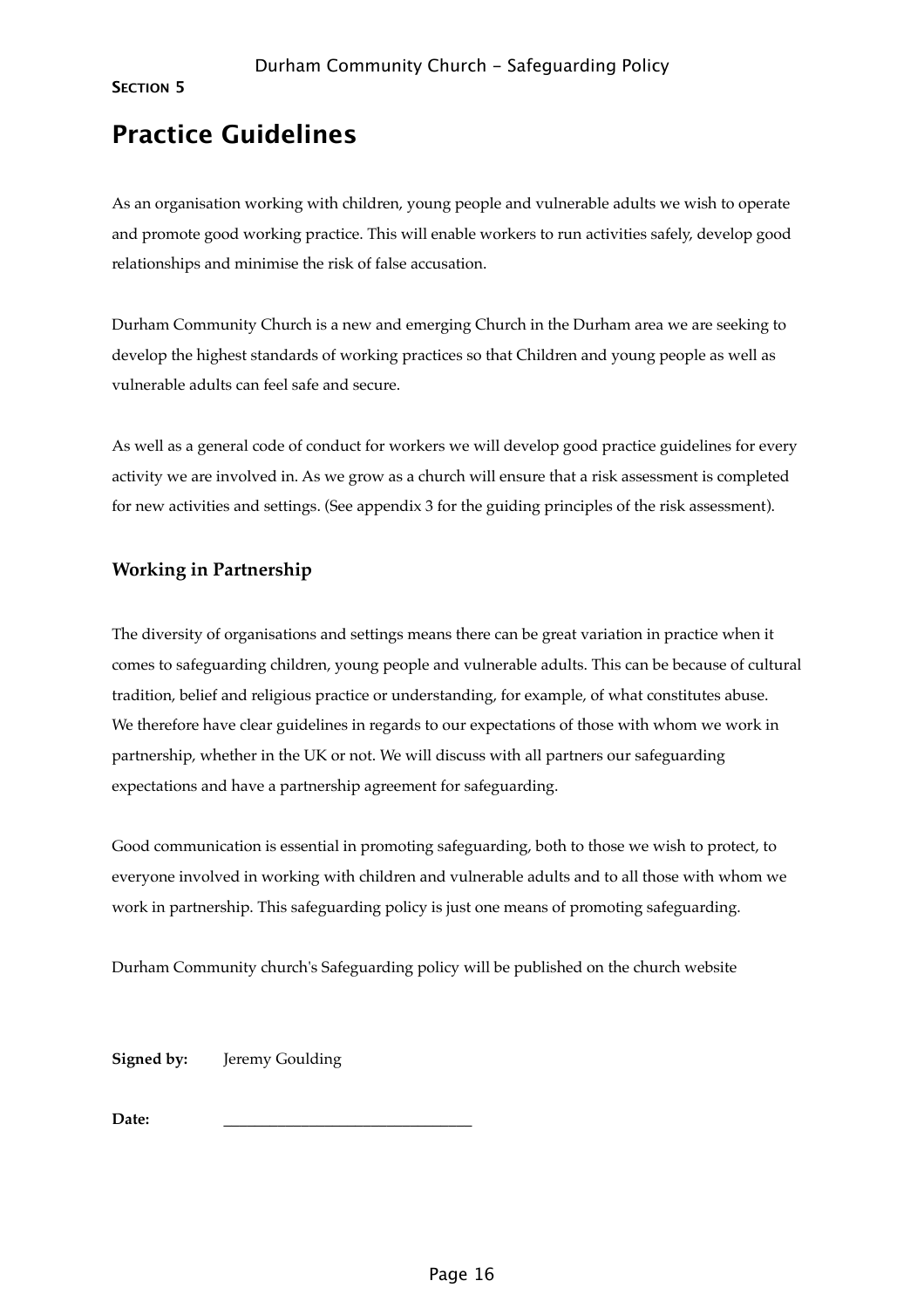#### **APPENDIX 1**

# **Leadership Safeguarding Statement**

The Leadership, Durham Community Church trustee's and directors, recognises the importance of its ministry /work with children and young people and adults in need of protection and its responsibility to protect everyone entrusted to our care.

The following statement was agreed by the leadership/organisation on: 22 April 2013

Durham Community Church is committed to the safeguarding of children and vulnerable adults and ensuring their well-being.

Specifically:

- We recognise that we all have a responsibility to help prevent the physical, sexual, emotional abuse and neglect of children and young people (those under 18 years of age) and to report any such abuse that we discover or suspect.
- We believe every child should be valued, safe and happy. We want to make sure that children we have contact with know this and are empowered to tell us if they are suffering harm.
- All children and young people have the right to be treated with respect, to be listened to and to be protected from all forms of abuse.
- We recognise that we all have a responsibility to help prevent the physical, sexual, psychological, financial and discriminatory abuse and neglect of vulnerable adults and to report any such abuse that we discover or suspect.
- We recognise the personal dignity and rights of vulnerable adults and will ensure all our policies and procedures reflect this.
- We believe all adults should enjoy and have access to every aspect of the life of the place of worship/organisation unless they pose a risk to the safety of those we serve.
- We undertake to exercise proper care in the appointment and selection of all those who will work with children and vulnerable adults.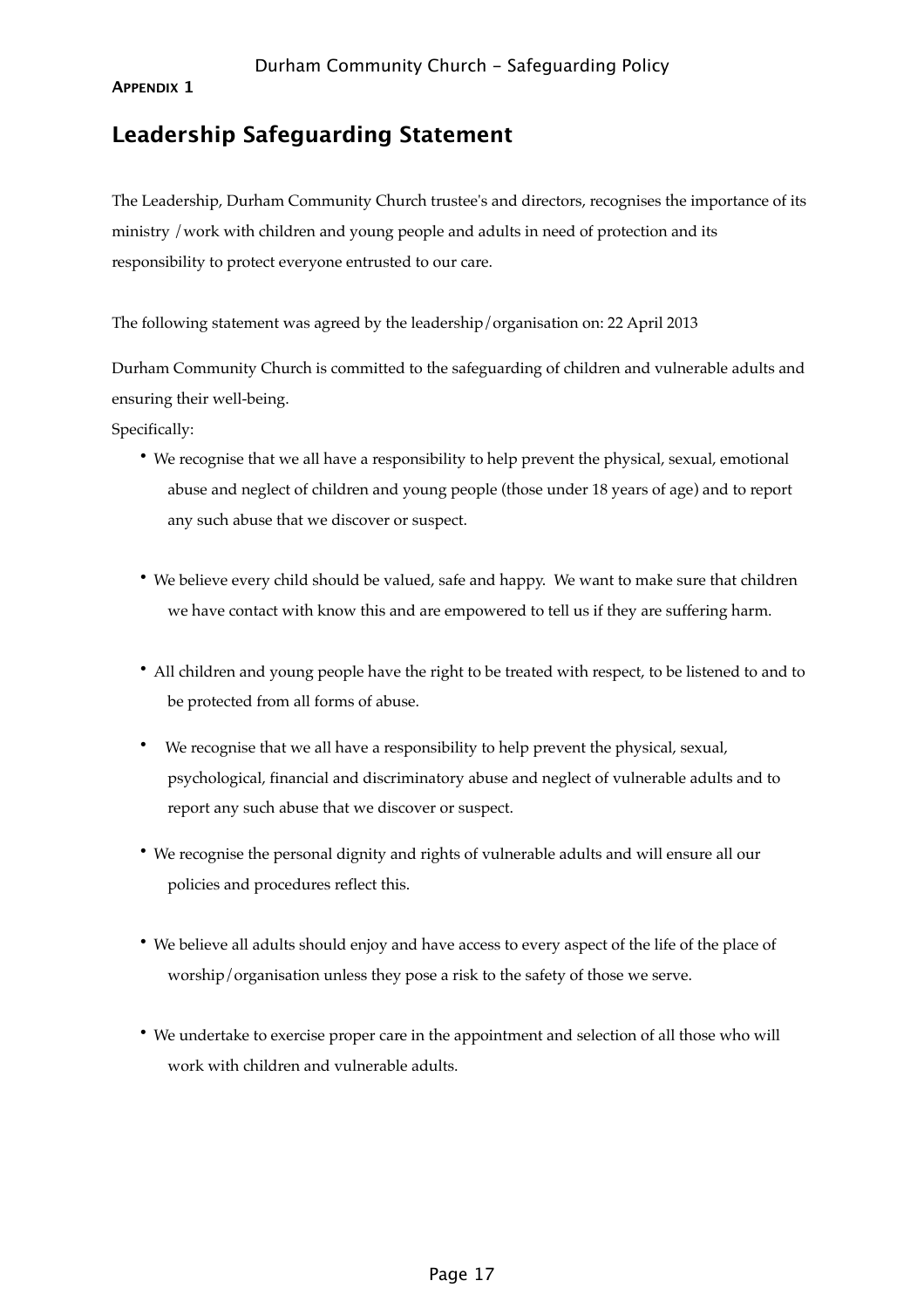#### **We are committed to:**

- Following the requirements for UK legislation in relation to safeguarding children and vulnerable adults and good practice recommendations.
- Respecting the rights of children as described in the UN Convention on the Rights of the Child.
- Implementing the requirements of legislation in regard to people with disabilities.
- Ensuring that workers adhere to the agreed procedures of our safeguarding policy.
- Keeping up to date with national and local developments relating to safeguarding.
- Following any denominational or organisational guidelines in relation to safeguarding children and adults in need of protection.
- Supporting the safeguarding co-ordinator/s in their work and in any action they may need to take in order to protect children/vulnerable adults.
- Ensuring that everyone agrees to abide by these recommendations and the guidelines established by this place of worship/organisation.
- Supporting parents and families
- Nurturing, protecting and safeguarding of children and young people
- Supporting, resourcing, training, monitoring and providing supervision to all those who undertake this work.
- Supporting all in the place of worship/organisation affected by abuse.
- Adopting and following the 'Safe and Secure' safeguarding standards developed by the Churches' Child Protection Advisory Service.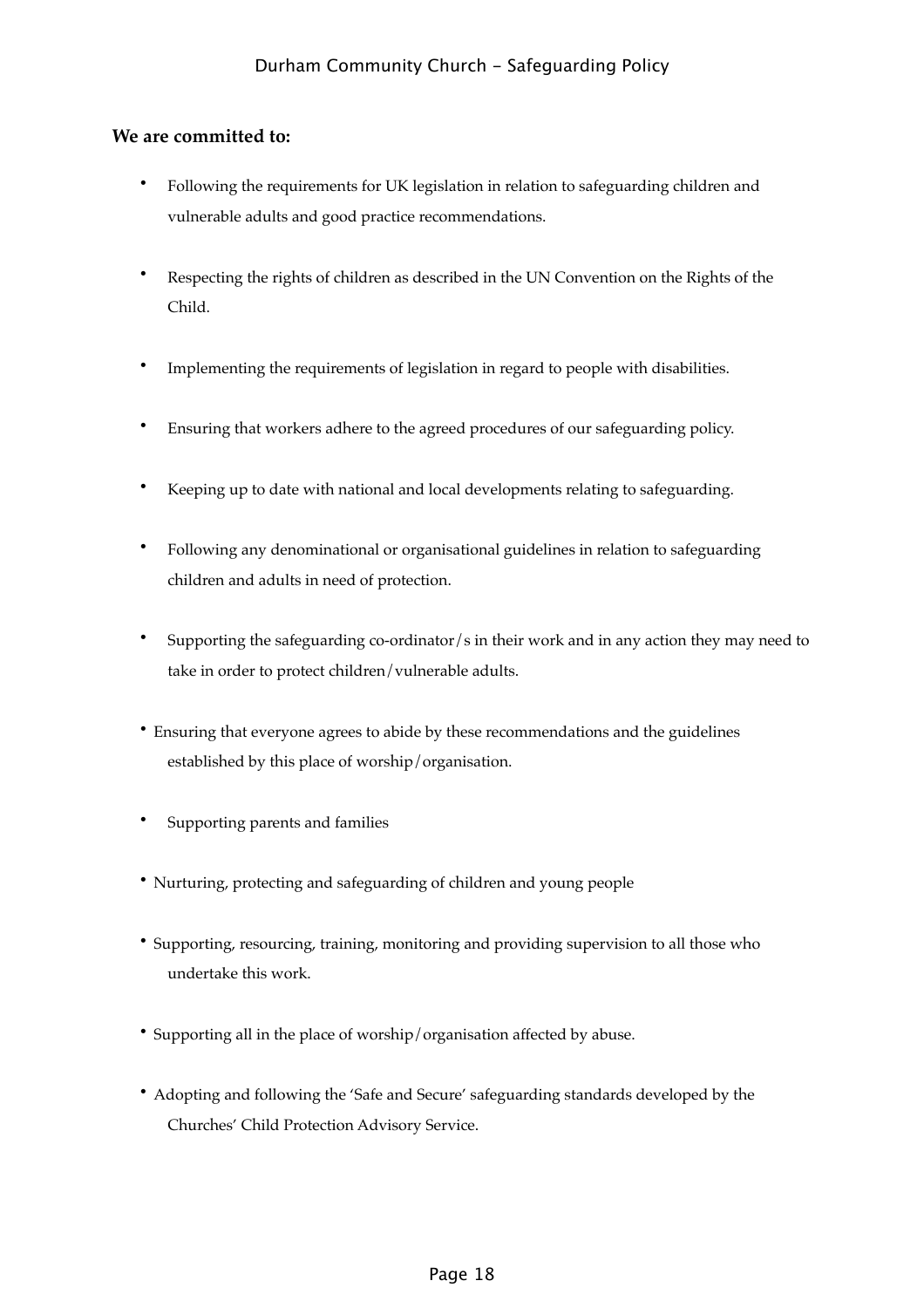#### **We recognise:**

- Children's Social Services (or equivalent) has lead responsibility for investigating all allegations or suspicions of abuse where there are concerns about a child. Adult Social Care (or equivalent) has lead responsibility for investigating all allegations or suspicions of abuse where there are concerns about a vulnerable adult.
- Where an allegation suggests that a criminal offence may have been committed then the police should be contacted as a matter of urgency.
- Where working outside of the UK, concerns will be reported to the appropriate agencies in the country in which we operate, and their procedures followed, and in addition we will report concerns to our agency's headquarters.
- Safeguarding is everyone's responsibility.

## **We will review this statement and our policy and procedures annually.**

If you have any concerns for a child or vulnerable adult then speak to one of the following who have been approved as safeguarding co-ordinators for this place of worship/organisation.

\_\_\_\_\_\_\_\_\_\_\_\_\_\_\_\_\_\_\_\_\_\_\_\_\_\_\_\_\_\_\_\_\_\_\_\_\_\_\_\_\_\_\_\_\_\_\_\_\_\_\_\_\_\_\_\_\_\_\_\_\_ Safeguarding Coordinator

\_\_\_\_\_\_\_\_\_\_\_\_\_\_\_\_\_\_\_\_\_\_\_\_\_\_\_\_\_\_\_\_\_\_\_\_\_\_\_\_\_\_\_\_\_\_\_\_\_\_\_\_\_ Deputy Safeguarding Coordinator

A copy of the full policy and procedures is available from Jeremy Goulding, 8 St Oswald's Drive, Durham, DH1 3TE

A copy of our safeguarding policy has been lodged with CCPAS / Salt and Light NE / Durham safeguarding board.

Signed by leadership/organisation

| Signed |  |
|--------|--|
|        |  |
|        |  |

Date